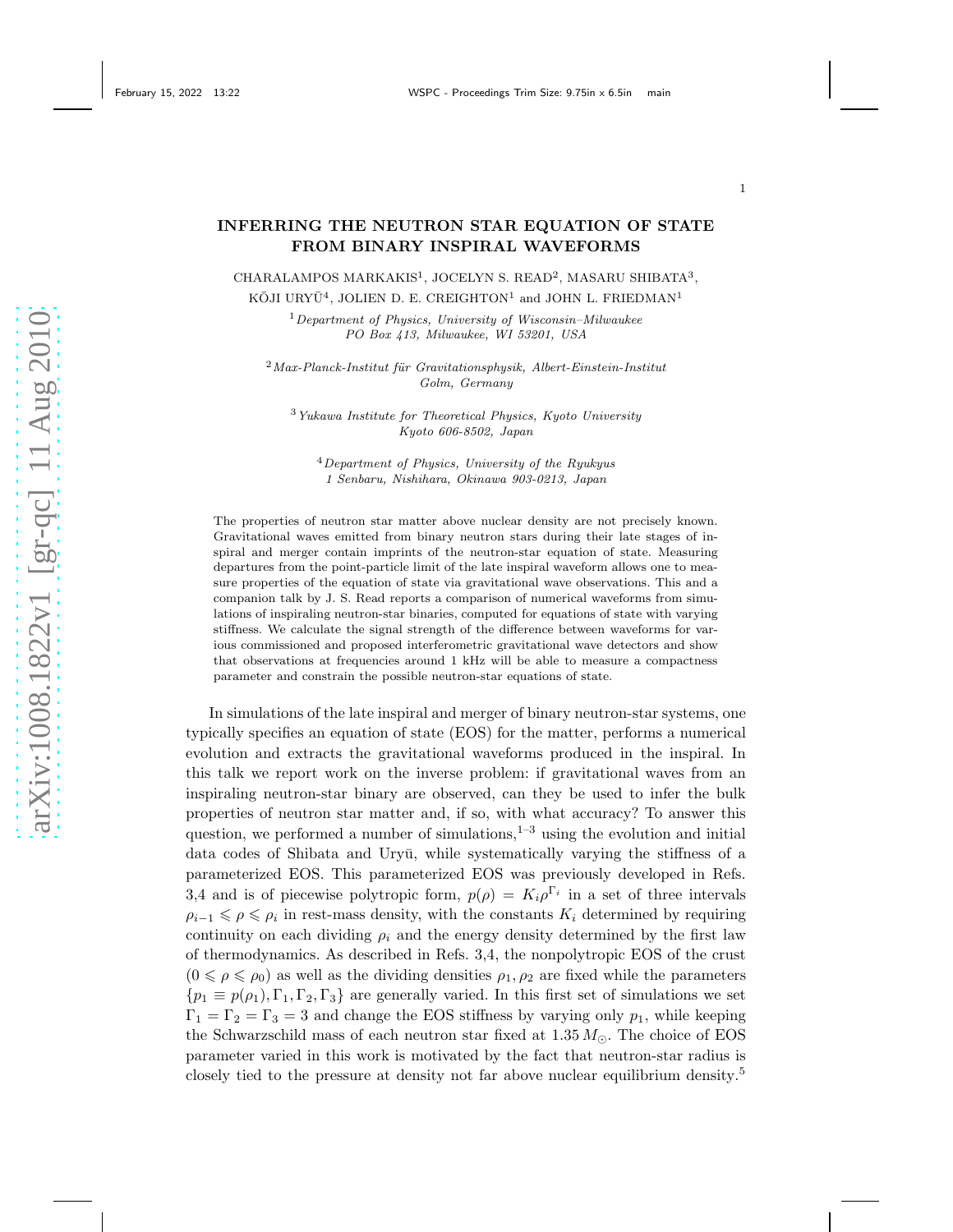2

Variation of the adiabatic exponents is the scope of a next set of simulations.

We compared the gravitational waveforms from the simulations to point-particle waveforms (see, for example, Ref. 6) and calculated the signal strength of the difference in waveforms using the sensitivity curves of commissioned and proposed gravitational wave detectors. We find that, as the stars approach their final plunge and merger, the gravitational phase accumulates more rapidly for larger values of  $p_1$  or smaller values of the neutron-star compactness (the ratio of the neutron-star mass to its radius). The waveform analysis indicates that realistic EOS will result in waveforms that are distinguishable from point-particle inspiral at an effective distance (the distance to an optimally oriented and located system that would produce an equivalent waveform amplitude) of  $D_0 = 100$  Mpc or less with gravitational wave detectors with the sensitivity of broadband Advanced LIGO. We further estimate that observations of this sensitivity will be able to constrain  $p_1$  for a source at effective distance D with an accuracy of  $\delta p_1/p_1 \sim 0.2D/D_0$ . Related estimates of radius measurability show that such observations can determine the radius to an accuracy of  $\delta R \sim 1$  km  $D/D_0$ . These first estimates neglect other details of internal structure which are expected to give smaller tidal effect corrections. This is the subject of work underway, which involves improving the accuracy of the estimates with variation of the adiabatic exponents, determination of surfaces in the equation of state (EOS) parameter space associated with a given departure from the waveform of point-particle inspiral and numerical simulation of more orbits in the late inspiral. Also, the results mentioned above do not take into account multiple detectors, parameter correlation, or multiple observations. The latter possibility is briefly discussed below.

In the calculations mentioned above we estimated the error  $\sigma_0$  in measuring an EOS parameter (such as  $p_1$  or, more precisely, a related parameter that labels surfaces of constant departure from point-particle inspiral) from observation of one event at a reference effective distance  $D_0 = 100$  Mpc. Here we wish to estimate the effect of multiple observations on the measurement accuracy. If  $N_i$  identical events, each with measurement uncertainty  $\sigma_i$ , occurred at the same effective distance  $D_i$ , then the overall uncertainty (standard error) of the combined measurement would be  $\sigma_i/\sqrt{N_i}$ . However, events do not occur at the same effective distance. Instead, we shall assume that events are homogeneously distributed in a sphere of effective radius  $D_{\text{max}} \simeq 300$  Mpc. (A uniform probability distribution of events in space is also uniform in effective space.) We divide this sphere into  $I$  shells of effective distance  $D_i = D_{\text{max}}(i - \frac{1}{2})/I$  with  $i = 1, ..., I$  and assume that detections will only be counted for sources with effective distance smaller than  $D_{\text{max}}$ . Because uncertainty scales linearly with effective distance, we have  $\sigma_i = \sigma_0 D_i/D_0$ . Combining measurements at different distances will then result in an overall uncertainty  $\sigma$  given by

<span id="page-1-0"></span>
$$
\frac{1}{\sigma^2} = \sum_{i=1}^{I} \frac{N_i}{\sigma_i^2} = \frac{D_0^2}{\sigma_0^2} \sum_{i=1}^{I} \frac{N_i}{D_i^2}
$$
(1)

where  $N_i$  is the number of events in the *i*-th shell. Note that the  $N_i$  are random